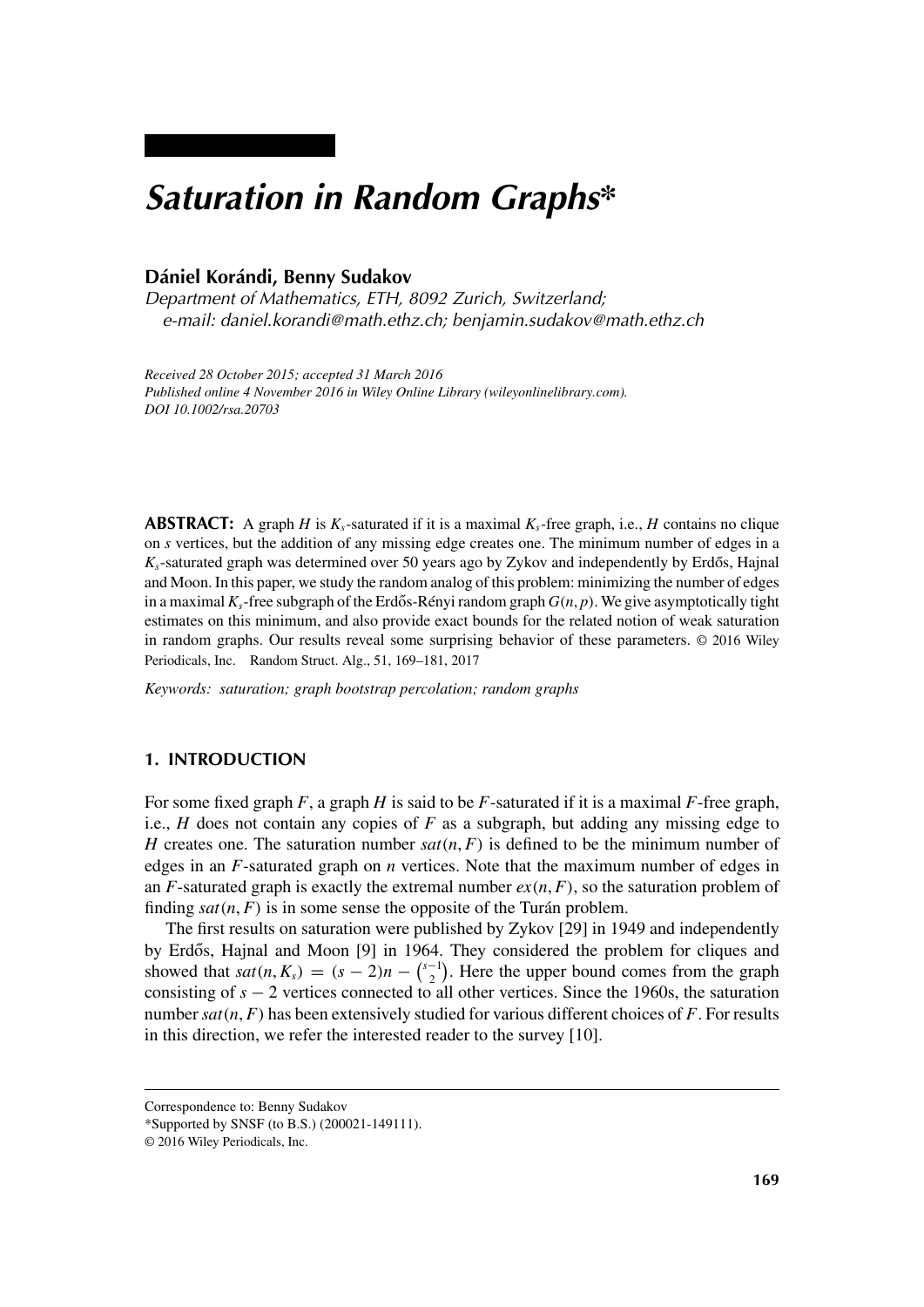In the present paper we are interested in a different direction of extending the original problem, where saturation is restricted to some host graph other than  $K_n$ . For fixed graphs  $F$ and *G*, we say that a subgraph  $H \subseteq G$  is *F*-saturated in *G* if *H* is a maximal *F*-free subgraph of *G*. The minimum number of edges in an *F*-saturated graph in *G* is denoted by *sat(G*, *F)*. Note that with this new notation,  $sat(n, F) = sat(K_n, F)$ .

A question of this type already appeared in the above mentioned paper of Erdős, Hajnal and Moon. They proposed the bipartite analog of the saturation problem, and even formulated a conjecture on the value of  $sat(K_{n,m}, K_{ss})$ . This conjecture was independently verified by Wessel [28] and Bollobás [5], while general *Ks*,*<sup>t</sup>*-saturation in bipartite graphs was later studied in [13]. Several other host graphs have also been considered, including complete multipartite graphs [11, 24] and hypercubes [7, 15, 23].

In recent decades, classic extremal questions of all kinds are being extended to random settings. Hence it is only natural to ask what happens with the saturation problem in random graphs. As usual, we let  $G(n, p)$  denote the Erdős-Rényi random graph on vertex set  $[n] =$  $\{1, \ldots, n\}$ , where two vertices  $i, j \in [n]$  are connected by an edge with probability p, independently of the other pairs. In this paper we study  $K_s$ -saturation in  $G(n, p)$ .

The corresponding Turán problem of determining  $ex(G(n, p), K_s)$ , the maximum number of edges in a  $K_s$ -saturated graph in  $G(n, p)$ , has attracted a considerable amount of attention in recent years. The first general results in this direction were given by Kohayakawa, Rödl and Schacht [19], and independently Szabó and Vu [27] who proved a random analog of Turán's theorem for large enough *p*. This problem was resolved by Conlon and Gowers [8], and independently by Schacht [26], who determined the correct range of edge probabilities where the Turán-type theorem holds. The powerful method of hypergraph containers, developed by Balogh, Morris and Samotij [3] and by Saxton and Thomason [25], provides an alternative proof. Roughly speaking, these results establish that for most values of *p*, the random graph  $G(n, p)$  behaves much like the complete graph as a host graph, in the sense that  $K_s$ -free subgraphs of maximum size are essentially  $s - 1$ -partite.

Now let us turn our attention to the saturation problem. When  $s = 3$ , the minimum saturated graph in  $K_n$  is the star. Of course we cannot exactly adapt this structure to the random graph, because the degrees in  $G(n, p)$  are all close to *np* with high probability, but we can do something very similar. Pick a vertex  $v_1$  and include all its incident edges in  $H$ . This way, adding any edge of  $G(n, p)$  induced by the neighborhood of  $v_1$  creates a triangle, so we have immediately taken care of a  $p<sup>2</sup>$  fraction of the edges (which is the best we can hope to achieve with one vertex). Then the edges adjacent to some other vertex is expected to take care of a  $p<sup>2</sup>$  fraction of the remaining edges, and so on: we expect every new vertex to reduce the number of remaining edges by a factor of  $(1 - p^2)$ .

Repeating this about  $\log_{1/(1-p^2)} \binom{n}{2}$  $n_{2}^{n}$ ) times, we obtain a  $K_{3}$ -saturated bipartite subgraph containing approximately *pn*  $\log_{1/(1-p^2)} \binom{n}{2}$  $n_2$ ) edges. It feels natural to think that this construction is more or less optimal. Surprisingly, this intuition turns out to be incorrect. Indeed, we will present an asymptotically tight result which is better by a factor of  $\frac{p \log(1-p)}{\log(1-p^2)} > 1$ . Moreover, rather unexpectedly, the asymptotics of the saturation numbers do not depend on *s*, the size of the clique.

**Theorem 1.1.** *Let*  $0 < p < 1$  *be some constant probability and s*  $\geq 3$  *be an integer. Then* 

$$
sat(G(n,p), K_s) = (1 + o(1))n \log_{\frac{1}{1-p}} n
$$

*with high probability.*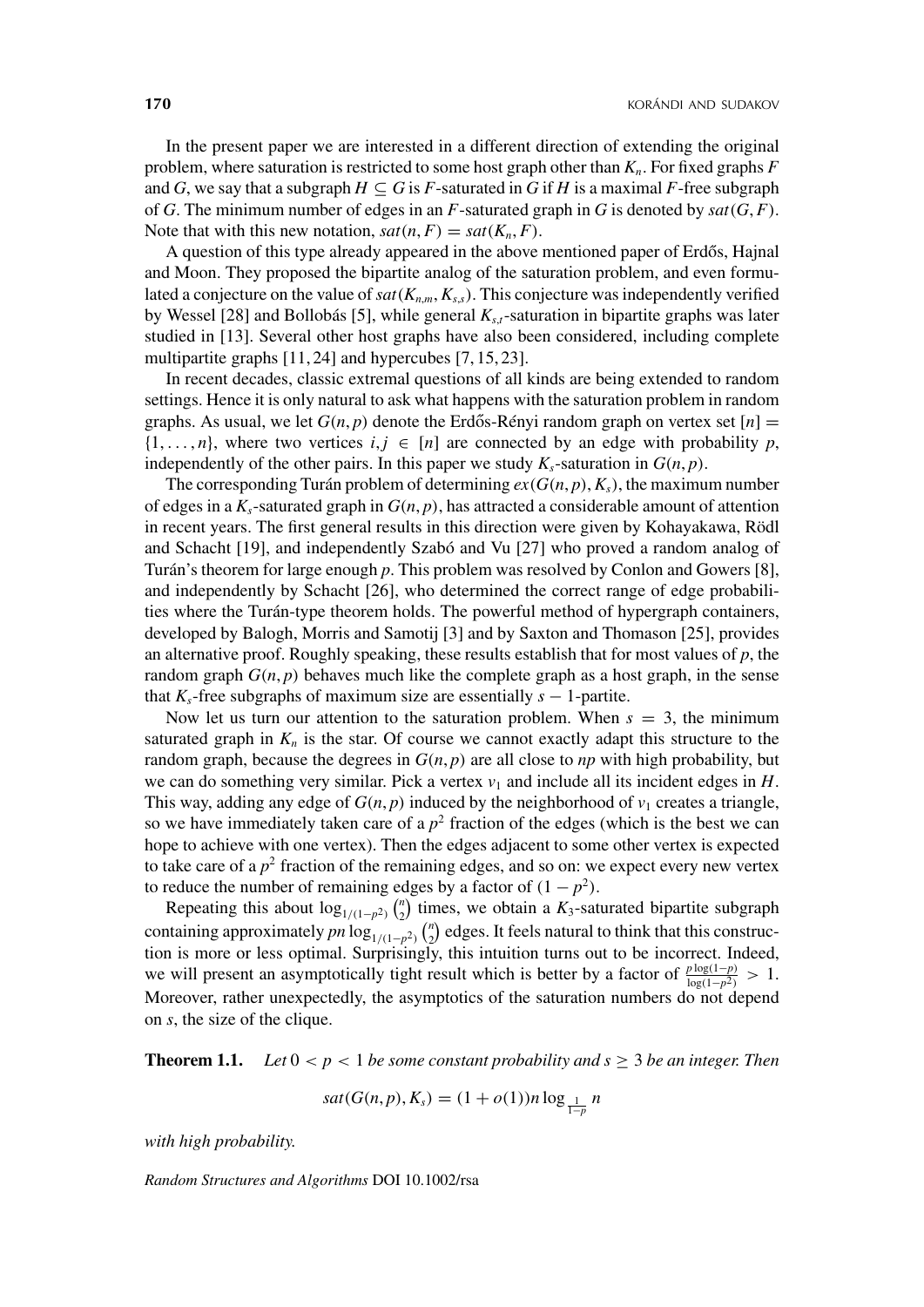Our next result is about the closely related notion of weak saturation (also known as graph bootstrap percolation), introduced by Bollobás [6] in 1968. A graph  $H \subseteq G$  is weakly  $F$ saturated in  $G$  if  $H$  does not contain any copies of  $F$ , but the missing edges of  $H$  in  $G$  can be added back one-by-one in some order, such that every edge creates a new copy of *F*. The smallest number of edges in a weakly  $F$ -saturated graph in  $G$  is denoted by  $w$ -sat $(G, F)$ .

Clearly  $w$ - $sat(G, F)$  <  $sat(G, F)$ , but Bollobás conjectured that when both *G* and *F* are complete, then in fact equality holds. This somewhat surprising fact was proved by Lovász [21], Frankl [12] and Kalai [16, 17] using linear algebra:

**Theorem 1.2** ([16, 17])**.**

$$
w\text{-}sat(K_n, K_s) = sat(K_n, K_s) = (s-2)n - {s-1 \choose 2}
$$

Again, many variants of this problem with different host graphs have been studied [1, 22, 23], and it turns out to be quite interesting for random graphs, as well. In this case we are able to determine the weak saturation number exactly. It is worth pointing out that this number is linear in *n*, as opposed to the saturation number, which is of the order *n* log *n*.

**Theorem 1.3.** *Let*  $0 < p < 1$  *be some constant probability and s*  $\geq 3$  *be an integer. Then* 

$$
w\text{-}sat(G(n,p),K_s)=(s-2)n-{s-1 \choose 2}
$$

*with high probability.*

We will prove Theorem 1.1 in Section 2 and Theorem 1.3 in Section 3. We finish the paper with a discussion of open problems in Section 4.

**Notation.** All our results are about *n* tending to infinity, so we often tacitly assume that *n* is large enough. We say that some property holds *with high probability*, or *whp*, if the probability tends to 1 as *n* tends to infinity. In this paper log stands for the natural logarithm unless specified otherwise in the subscript. For clarity of presentation, we omit floor and ceiling signs whenever they are not essential. We use the standard notations of *G*[*S*] for the subgraph of *G* induced by the vertex set *S*, and *G*[*S*, *T*] for the (bipartite) subgraph of  $G[S \cup T]$  containing the *S*-*T* edges of *G*. For sets *A*, *B* and element *x*, we will sometimes write  $A + x$  for  $A \cup \{x\}$  and  $A - B$  for  $A \setminus B$ .

## **2. STRONG SATURATION**

In this section we prove Theorem 1.1 about  $K_s$ -saturation in random graphs.

Let us say that a graph *H* completes a vertex pair  $\{u, v\}$  if adding the edge *uv* to *H* creates a new copy of  $K_s$ . Using this terminology, a  $K_s$ -free subgraph  $H \subseteq G$  is  $K_s$ -saturated in  $G$ , if and only if *H* completes all edges of *G* missing from *H*.

We will make use of the following bounds on the tail of the binomial distribution.

**Claim 2.1.** Let  $0 < p < 1$  be a constant and  $X \sim Bin(n, p)$  be a binomial random variable. Then, for sufficiently large *n*,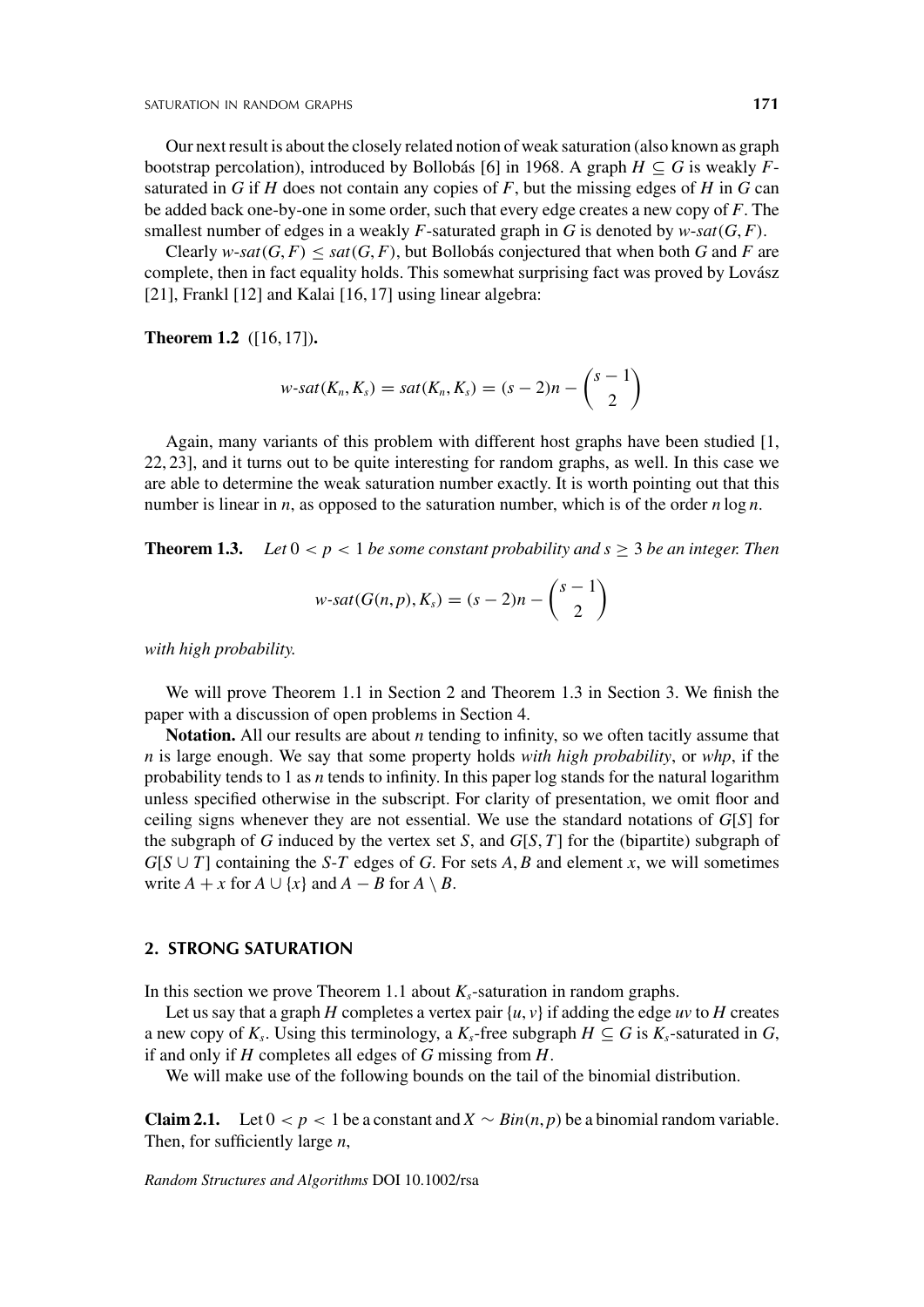1. 
$$
P[X \ge np + a] \le e^{-\frac{a^2}{2(np + a/3)}},
$$
  
\n2.  $P[X \le np - a] \le e^{-\frac{a^2}{2np}}$  and  
\n3.  $P[X \le \frac{n}{\log^2 n}] \le (1 - p)^{n - \frac{n}{\log n}}.$ 

*Proof.* The first two statements are standard Chernoff-type bounds (see e.g. [14]). The third can be proved using a straightforward union-bound argument as follows.

Let us think about *X* as the cardinality of a random subset  $A \subseteq [n]$ , where every element in [*n*] is included in *A* with probability *p*, independently of the others.  $X \le \frac{n}{\log^2 n}$  means that *A* is a subset of some set  $I \subseteq [n]$  of size  $\frac{n}{\log^2 n}$ . For a fixed *I*, the probability that  $X \subseteq I$  is  $(1 - p)^{n-|I|}$ . We can choose an *I* of size  $\frac{n}{\log^2 n}$  in

$$
\binom{n}{n/\log^2 n} \le \left(\frac{en}{n/\log^2 n}\right)^{\frac{n}{\log^2 n}} \le (e \log^2 n)^{\frac{n}{\log^2 n}} \le e^{\frac{3n \log \log n}{\log^2 n}}
$$

different ways, so

$$
\mathbf{P}\left[X \leq \frac{n}{\log^2 n}\right] \leq e^{\frac{3n \log \log n}{\log^2 n}} \cdot (1-p)^{n-\frac{n}{\log^2 n}} \leq (1-p)^{n-\frac{n}{\log n}}.
$$

#### **2.1. Lower Bound**

First, we prove that any  $K_s$ -saturated graph in  $G(n, p)$  contains at least  $(1+o(1))n \log_{1/(1-p)} n$ edges. In fact, our proof does not use the property that  $K_s$ -saturated graphs are  $K_s$ -free, only that adding any missing edge from the host graph creates a new copy of  $K<sub>s</sub>$ . Now if such an edge creates a new  $K_s$  then it will of course create a new  $K_3$ , as well, so it is enough to show that our lower bound holds for triangle-saturation.

**Theorem 2.2.** *Let*  $0 < p < 1$  *be a constant. Then with high probability,*  $G = G(n, p)$ *satisfies the following. If H is a subgraph of G such that for any edge e*  $\in$  *G missing from H, adding e to H creates a new triangle, then H contains at least n*  $\log_{1/(1-p)} n$  − 6*n*  $\log_{1/(1-p)} \log_{1/(1-p)} n$  *edges.* 

*Proof.* Let *H* be such a subgraph and set  $\alpha = \frac{1}{1-p}$ . Let *A* be the set of vertices that are incident to at least  $\log_{\alpha}^2 n$  edges in *H*, and let  $B = [n] - A$  be the rest. If  $|A| \ge \frac{2n}{\log_{\alpha} n}$ then *H* contains at least  $\frac{1}{2}$  |*A*|  $\log_{\alpha}^2 n \ge n \log_{\alpha} n$  edges and we are done. So we may assume  $|A| \leq \frac{2n}{\log_{\alpha} n}$  and hence  $|\overline{B}| \geq n(1 - \frac{2}{\log_{\alpha} n})$ . Our aim is to show that whp every vertex in *B* is adjacent to at least  $\log_{\alpha} n - 5 \log_{\alpha} \log_{\alpha} n$  vertices of *A* in *H*. This would imply that *H* contains at least  $|B|(\log_a n - 5 \log_a \log_a n) \ge n(\log_a n - 6 \log_a \log_a n)$  edges, as needed.

So pick a vertex  $v \in B$  and let *N* be its neighborhood in *A* in the graph *H*. Let *uv* be an edge of the random graph *G* missing from *H*. Since *H* is  $K_3$ -saturated, we know that *u* and *v* must have a common neighbor *w* in *H*. Notice that for all but at most  $\log_{\alpha}^4 n$  choices of *u*, this *w* must lie in *A*. Indeed, *v* is in *B*, so there are at most  $\log_{\alpha}^2 n$  choices for *w* to be a neighbor of *v*, and if this *w* is also in *B*, then there are only  $\log_{\alpha}^2 n$  options for *u*, as well. So the neighbors of *N* in  $H \subseteq G$  must contain all but  $\log_{\alpha}^4 n$  of the vertices (outside *N*) that are adjacent to *v* in *G*. The following claim shows that this is only possible if  $|N| \ge \log_{\alpha} n - 5 \log_{\alpha} \log_{\alpha} n$ , thus finishing our proof. Ē.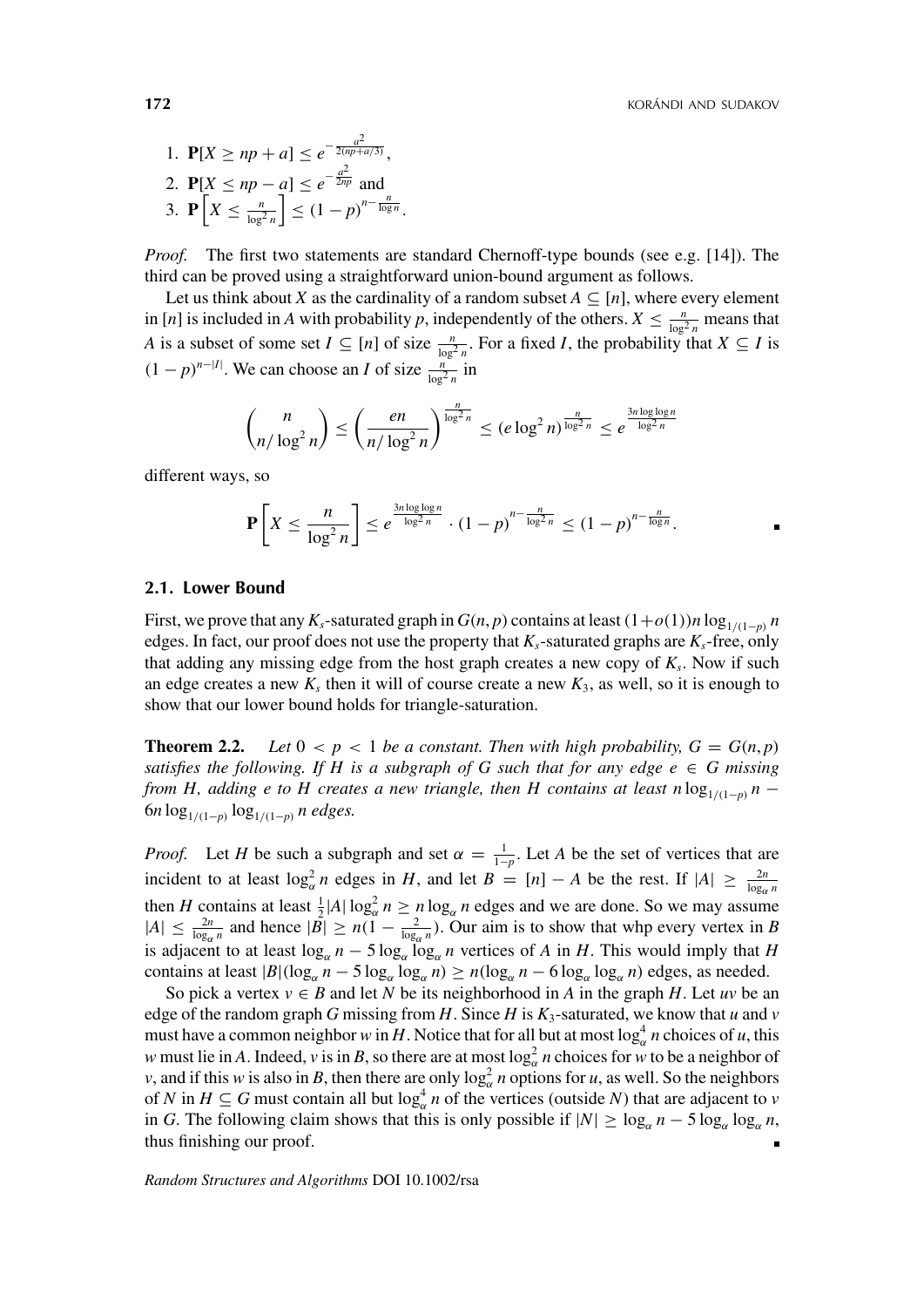

**Fig. 1.** strong *K*3-saturation.

**Claim 2.3.** Let  $0 < p < 1$  be a constant and  $G = G(n, p)$ . Then whp for any vertex *x* and set *Q* of size at most  $\log_{\alpha} n - 5 \log_{\alpha} \log_{\alpha} n$ , there are at least  $2 \log_{\alpha}^4 n$  vertices in *G* adjacent to *x* but not adjacent to any of the vertices in *Q*.

*Proof.* Fix *x* and *Q*. Then the probability that some other vertex *y* is adjacent to *x* but not to any of *Q* is  $p' = p(1-p)^{|Q|} \ge p^{\frac{\log_2^2 n}{n}}$ . These events are independent for the different *y*'s, so the number of vertices satisfying this property is distributed as  $Bin(n - 1 - |Q|, p')$ . Its expectation,  $p'(n-1-|Q|)$  is at least  $\frac{p}{2} \log_{\alpha}^{5} n$ , so the probability that there are fewer than  $2 \log_{\alpha}^4 n$  such vertices is, by Claim 2.1, at most  $e^{-\Omega(\log^5 n)}$ . But there are only *n* ways to choose *x* and  $\sum_{i=1}^{\log_{\alpha} n} \binom{n}{i}$  $\binom{n}{i} \leq n \cdot n^{\log_{\alpha} n}$  ways to choose *Q*, so the probability that for some *x* and *Q* the claim fails is

$$
n^2 \cdot n^{\log_{\alpha} n} \cdot e^{-\Omega(\log^5 n)} \le \exp(O(\log^2 n) - \Omega(\log^5 n)) = o(1).
$$

#### **2.2. Upper Bound**

Next, we construct a saturated subgraph of the random graph that contains  $(1 +$  $o(1)$ *n* log<sub>1/(1−*n*</sub>)</sub> *n* edges. The following observation says that it is enough to find a graph that is saturated at almost all the edges.

**Observation.** It is enough to find a  $K_s$ -free graph  $G_0$  that completes all but at most  $o(n \log n)$  missing edges. A maximal  $K_s$ -free supergraph  $G \supseteq G_0$  will then be  $K_s$ -saturated with an asymptotically equal number of edges.

Before we give a detailed proof of the upper bound, let us sketch the main ideas for the case  $s = 3$ . For simplicity, we will also assume  $p = \frac{1}{2}$ .

As we mentioned in the introduction, if we fix a set  $A_1$  of  $\log_{4/3} \binom{n}{2}$  $\binom{n}{2} \approx 2 \log_{4/3} n$  vertices with  $B_1 = [n] - A_1$ , then  $G[A_1, B_1]$  is a  $K_3$ -saturated subgraph with about *n* log<sub>4/3</sub> *n* edges. But we can do better than that (see Fig. 1):

So instead, we fix  $A_1$  to be a set of  $2 \log_2 n$  vertices and add all edges in  $G[A_1, B_1]$  to our construction. This way we complete most of the edges in  $B_1$  using about *n* log<sub>2</sub> *n* edges. Of course, we still have plenty of edges in *G*[*B*1] left incomplete, however, as we shall see, almost all of them are induced by a small set  $B_2 \subseteq B_1$  of size  $o(n)$ . But then we can complete all the edges in  $B_2$  using only  $o(n \log n)$  extra edges: just take an additional set  $A_2$ of  $\log_{4/3} \binom{n}{2}$  $C_2$ <sup>n</sup>) vertices, and add all edges in  $G[A_2, B_2]$  to our construction.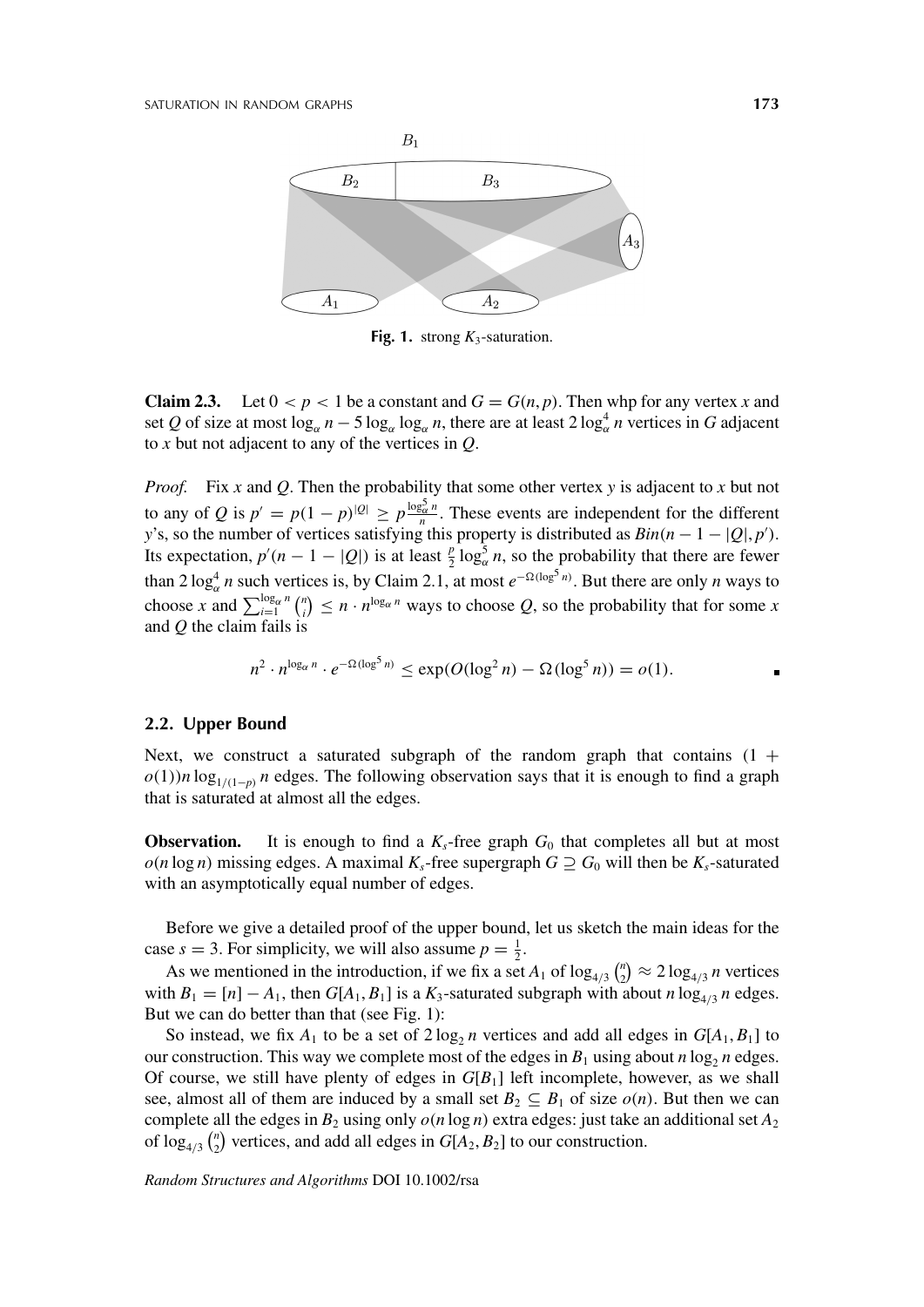This way, however, we still need to take care of the  $\Theta(n \log n)$  incomplete edges between  $A_2$  and  $B_3 = B_1 - B_2$ . As a side remark, let us point out that dropping the  $K_3$ -freeness condition from  $K_3$ -saturation would make our life easier here. Indeed, then we could have just chosen  $A_2$  to be a subset of  $B_2$ .

The trick is to take yet another set  $A_3$  of  $o(log n)$  vertices, and add all the  $o(n log n)$ edges of *G* between  $A_3$  and  $A_2 \cup B_3$  to our construction. Now the  $o(\log n)$  vertices in  $A_3$ are not enough to complete all the edges between  $A_2$  and  $B_3$ , but if  $|A_3| = \omega(1)$ , then it will complete *most* of them. This gives us a triangle-free construction on  $(1 + o(1))2 \log_2 n$ edges completing all but  $o(n \log n)$  edges, and by the observation above this is enough.

Let us now collect the ingredients of the proof. The next lemma says that the graph comprised of the edges incident to a fixed set of *a* vertices will complete all but an approximately  $(1 - p^2)^a$  fraction of the edges in any prescribed set *E*.

**Lemma 2.4.** Let  $s \geq 3$  be a fixed integer, and suppose  $a = a(n)$  grows to infinity *as n* → ∞*. Let*  $A ⊆ [n]$  *be a set of size a and E be a collection of vertex pairs from*  $B = [n] - A$ . Now consider the random graph  $G_A$  defined on [n] as follows:

- *1. GA*[*B*] *is empty,*
- 2.  $G_A[A]$  *is a fixed graph such that any induced subgraph on*  $\frac{a}{\log^2 a}$  *vertices contains a copy of K<sub>s−2</sub>*,
- *3. the edges between A and B are in GA independently with probability p.*

*Then the expected number of pairs in E that*  $G_A$  *does not complete is at most*  $\left(1-p^2\right)^{a-\frac{a}{\log a}}$  *.* |*E*|*, provided n is sufficiently large.*

*Proof.* Suppose a pair  $\{u, v\} \in E$  of vertices is incomplete, i.e., adding the edge *uv* to  $G_A$ does not create a  $K_s$ . Because of the second condition, the probability of this event can be bounded from above by the probability that *u* and *v* have fewer than  $\frac{a}{\log^2 a}$  neighbors in *A*. As the size of the common neighborhood of *u* and *v* is distributed as  $Bin(a, p^2)$ , Lemma 2.1 implies that this probability is at most  $(1 - p^2)^{a - \frac{a}{\log a}}$ . This bound holds for any pair in *E*, so the expected number of bad pairs is indeed no greater than  $(1 - p^2)^{a - \frac{a}{\log a}} \cdot |E|$ .

A  $K_s$ -saturated graph cannot contain any cliques of size  $s$ . So if we want to construct such a graph using Lemma 2.4, we need to make sure that  $G_A$  itself is  $K_s$ -free. The easiest way to do this is by requiring that  $G_A[A]$  not contain any  $K_{s-1}$ . In our application,  $G_A$  will be a subgraph of  $G(n, p)$ , so in particular, we need  $G_A[A]$  to be a subgraph of an Erdős-Rényi random graph that is  $K_{s-1}$ -free but induces no large  $K_{s-2}$ -free subgraph. Krivelevich [20] showed that whp we can find such a subgraph.

**Theorem 2.5** (Krivelevich). *Let s* ≥ 3 *be an integer, p* ≥  $cn^{-2/s}$  (for some small constant  $c$  depending on s) and  $G = G(n, p)$ *. Then whp G contains a*  $K_{s-1}$ -free subgraph H that has *no*  $K_{s-2}$ -free induced subgraph on  $n^{\frac{s-2}{s}}$  polylog  $n \leq \frac{n}{\log^3 n}$  vertices.

We will also use the fact that random graphs typically have relatively small chromatic numbers (see e.g. [14]):

**Claim 2.6.** Let  $0 < p < 1$  be a constant and  $G = G(n, p)$ . Then  $\chi(G) = (1 +$  $o(1)$ )  $\frac{n}{2 \log_1/(1-p)^n}$  whp.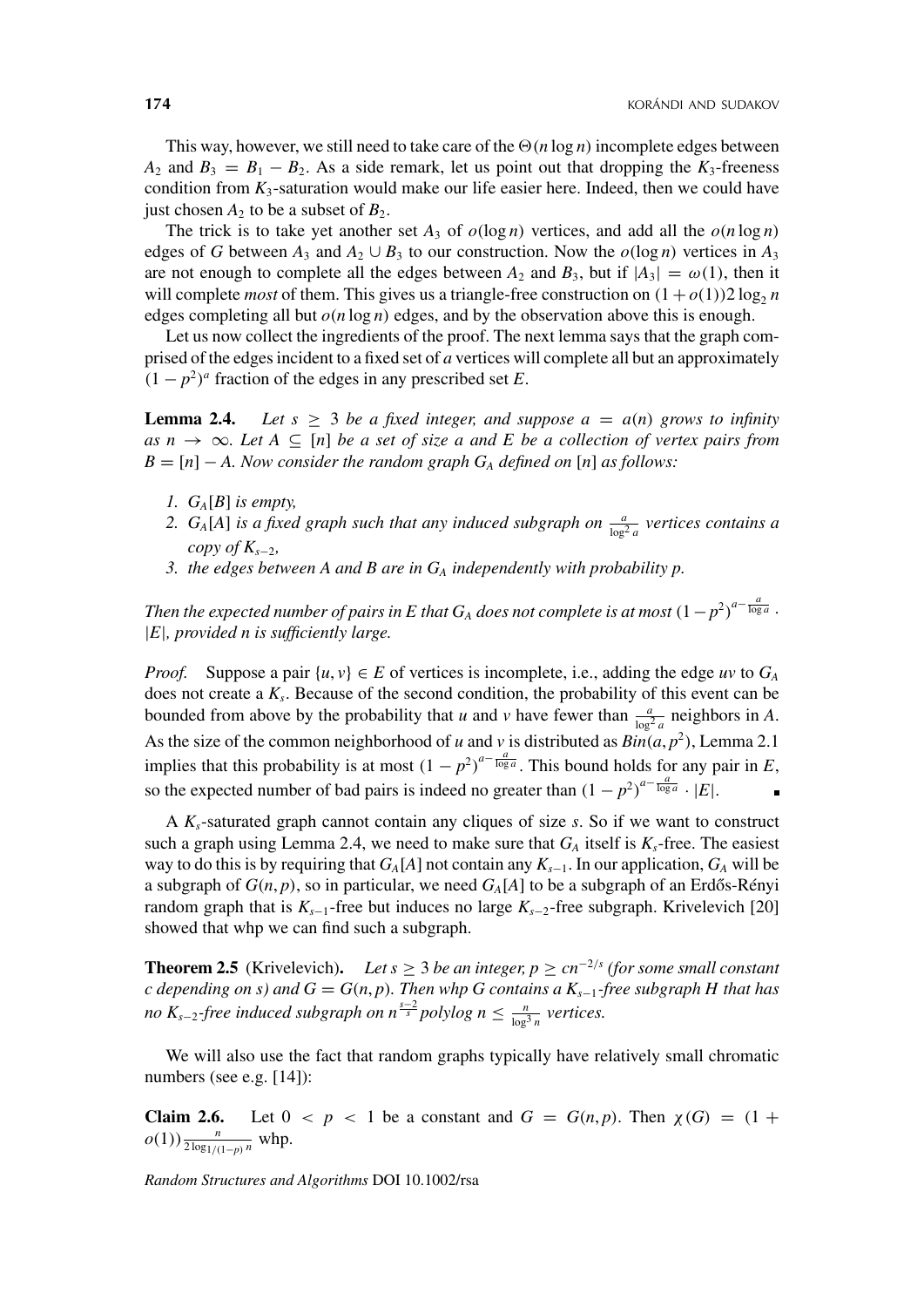We are now ready to prove our main theorem.

**Theorem 2.7.** *Let*  $0 < p < 1$  *be a constant, s*  $\geq 3$  *be a fixed integer and*  $G = G(n, p)$ *. Then whp G contains a K<sub>s</sub>-saturated subgraph on*  $(1 + o(1))n \log_{1/(1-p)} n$  edges.

*Proof.* Define  $\alpha = \frac{1}{1-p}$ ,  $\beta = \frac{1}{1-p^2}$ , and set  $a_1 = \frac{1}{p}(1 + \frac{3}{\log \log_a n}) \log_a n$ ,  $a_2 = (1 + \frac{2}{\log \log_b n}) \log_b {n \choose 2}$  and  $a_3 = \frac{a_2}{\sqrt{\log a_3}} = o(\log n)$ . Let us also define  $A_1, A_2, A_3$  to be some  $\sum_{n=2}^{\infty}$  and  $a_3 = \frac{a_2}{\sqrt{\log a_2}} = o(\log n)$ . Let us also define  $A_1, A_2, A_3$  to be some disjoint subsets of [*n*] such that  $|A_i| = a_i$ , and let  $B_1 = [n] - (A_1 \cup A_2 \cup A_3)$ .

Expose the edges of  $G[A_1]$ . By Theorem 2.5 it contains a  $K_{s-1}$ -free subgraph  $G_1$  with no  $K_{s-2}$ -free subset of size  $\frac{a_1}{\log^3 a_1}$  whp. Let *H*<sub>1</sub> be the graph on vertex set *A*<sub>1</sub> ∪ *B*<sub>1</sub> such that  $H_1[A_1] = G_1$ ,  $H_1[B_1]$  is empty, and  $H_1$  is identical to *G* between  $A_1$  and  $B_1$ . Now define  $B_2$ to be the set of vertices in  $B_1$  that are adjacent to fewer than  $(1 + \frac{2}{\log \log_a n}) \log_a n$  vertices of  $A_1$  in the graph  $H_1$ . We claim that  $H_1$  completes all but  $O(n \log \log n)$  of the vertex pairs in  $B_1$  *not* induced by  $B_2$ .

To see this, let *F* be the set of incomplete pairs in  $B_1$  not induced by  $B_2$ . Now fix a vertex  $v \in B_1 - B_2$  and denote its neighborhood in  $A_1$  by  $N_v$ . By definition,  $|N_v| \ge$  $(1 + \frac{2}{\log \log_a n}) \log_a n$ . Let  $d_F(v)$  be the degree of *v* in *F*, i.e., the number of pairs  $\{u, v\} \subseteq B_1$ that  $H_1$  does not complete. Conditioned on  $N_v$ , the size of the common neighborhood of *v* and some  $u \in B_1$  is distributed as  $Bin(|N_v|, p)$ , so by Claim 2.1 the probability that this is smaller than  $\frac{a_1}{\log^3 a_1} \le \frac{|N_v|}{\log^2 |N_v|}$  is at most  $(1-p)^{|N_v| - |N_v| / \log |N_v|} \le (1-p)^{\log_\alpha n} = \frac{1}{n}$ . On the other hand, if the common neighborhood contains at least  $\frac{a_1}{\log^3 a_1}$  vertices in  $A_1$ , then it also induces a  $K_{s-2}$ , thus the pair is complete. Therefore  $\mathbf{E}[d_F(v)] \leq 1$  and  $\mathbf{E}[\sum_{v \in B_2 - B_1} d_F(v)] \leq n$ .

Here the quantity  $\sum_{v \in B_2 - B_1} d_F(v)$  bounds |*F*|, the number of incomplete edges in *B*<sub>1</sub> that are not induced by  $B_2$ , so by Markov's inequality this number is indeed  $O(n \log \log n)$  whp. By the Observation above, we can temporarily ignore these edges, and concentrate instead on completing those induced by  $B_2$ . To complete them, we will use the (yet unexposed) edges touching  $A_2$ .

The good thing about  $B_2$  is that it is quite small: For a fixed  $v \in B_1$ , the size of its neighborhood in  $A_1$  is distributed as  $Bin(a_1, p)$ , so the probability that it is smaller than  $(1+\frac{2}{\log\log_\alpha n})\log_\alpha n = pa_1 - \frac{\log_\alpha n}{\log\log_\alpha n}$  is, by Claim 2.1, at most  $e^{-\log_\alpha n/4(\log\log_\alpha n)^2} \ll \frac{1}{\log n}$ . So by Markov,  $|B_2|$ , the number of such vertices, is smaller than  $\frac{n}{\log n}$  whp.

Now expose the edges of *G*[*A*2]. Once again, whp we can apply Theorem 2.5 to find a  $K_{s-1}$ -free subgraph  $G_2$  that has no large  $K_{s-2}$ -free induced subgraph. Let  $H_2$  be the graph on  $A_2 \cup B_2$  such that  $H_2[A_2] = G_2$ ,  $H_2[B_2]$  is empty, and  $H_2 = G$  on the edges between  $A_2$ and  $B_2$ . Let us apply Lemma 2.4 to  $G_{A_2} = H_2$  with *E* containing all vertex pairs in  $B_2$ . The lemma says that the expected number of incomplete pairs in *E* is at most

$$
(1-p^2)^{a_2 - \frac{a_2}{\log a_2}} \cdot \binom{|B_2|}{2} \le (1-p^2)^{\log_\beta \binom{n}{2}} \cdot \binom{n/\log n}{2} = o(1),
$$

so by Markov,  $H_1$  completes all of  $E$  whp, in particular it completes all the edges in  $G[B_2]$ . Note that  $|B_2| \leq \frac{n}{\log n}$  also implies that  $H_2$  only contains  $O(n)$  edges, so adding them to  $H_1$ does not affect the asymptotic amount of edges in our construction.

However, the edges connecting  $A_2$  to  $B_3 = B_1 - B_2$  are still incomplete, and there are  $\Theta(n \log n)$  of them, too many to ignore using the Observation. The idea is to complete most of these using the edges between  $A_3$  and  $A_2 \cup B_3$ , but we need to be a little bit careful not to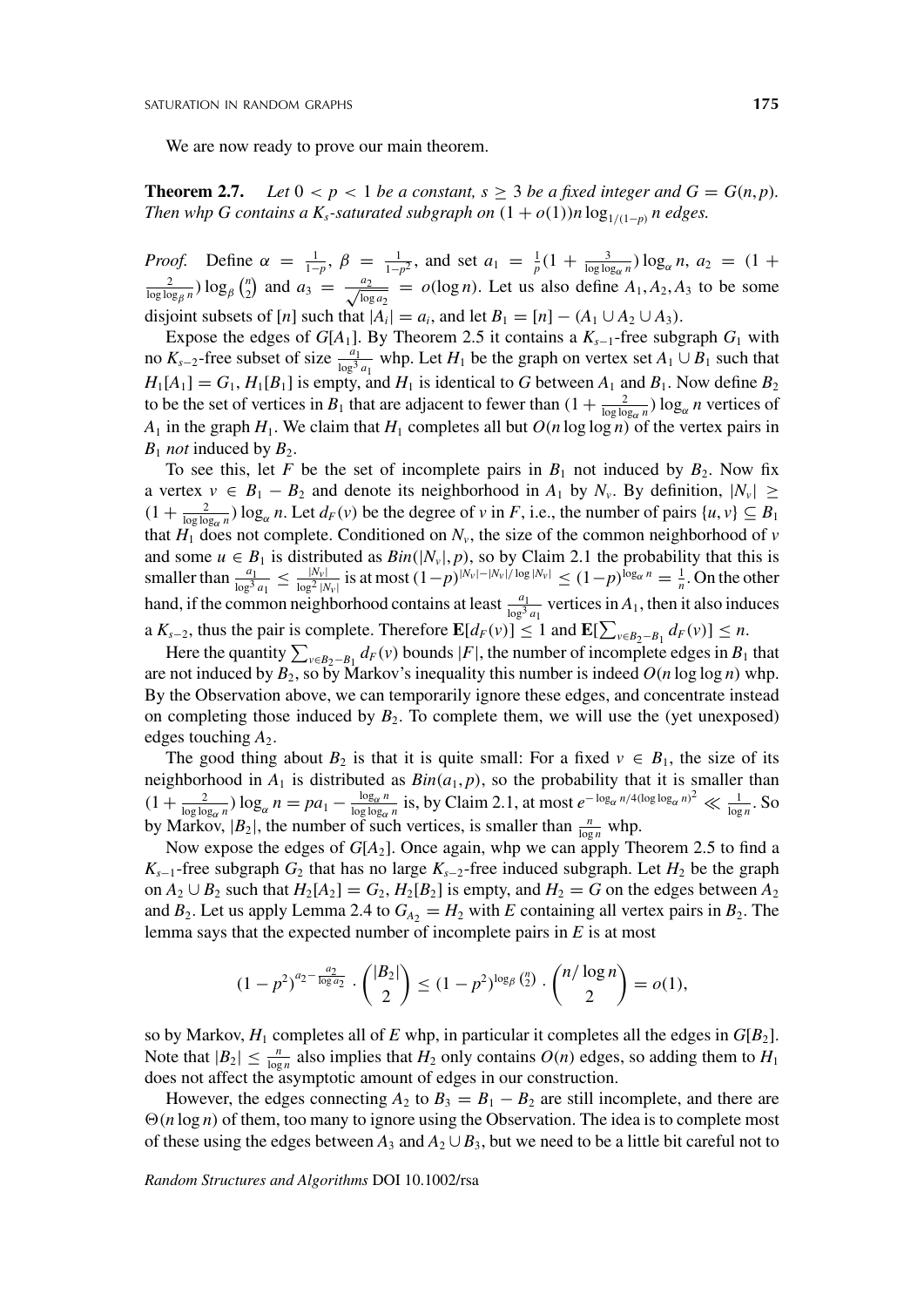create copies of  $K_s$  with the edges in  $H_2[A_2] = G_2$ . We achieve this by splitting up  $A_2$  into independent sets.

By Claim 2.6, we know that  $k = \chi(G[A_2]) = O\left(\frac{a_2}{\log a_2}\right)$ , so  $G_2 \subseteq G[A_2]$  can also be *k*-colored whp. Let  $A_2 = \bigcup_{i=1}^{k} A_{2,i}$  be a partitioning into color classes, so here  $G_2[A_{2,i}]$  is an empty graph for every *i*. Let us also split  $A_3$  into 2*k* parts of size  $a_4 = a_3/2k$  and expose the edges in *G*[ $A_3$ ]. Each of the 2*k* parts contains a  $K_{s-1}$ -free subgraph with no  $K_{s-2}$ -free subset of size  $\frac{a_4}{\log^3 a_4}$  with the same probability *p*<sub>0</sub>, and by Theorem 2.5, *p*<sub>0</sub> = 1 − *o*(1) (note that  $a_4 = \Omega(\sqrt{\log a_2})$  grows to infinity). This means that the expected number of parts not having such a subgraph is  $2k(1-p_0) = o(k)$ , so by Markov's inequality, whp *k* of the parts,  $A_{3,1}, \ldots, A_{3,k}$ , do contain such subgraphs  $G_{3,1}, \ldots, G_{3,k}$ .

Now define  $H_{3,i}$  to be the graph with vertex set  $A_{3,i} \cup A_{2,i} \cup B_3$  such that  $H_{3,i}[A_{3,i}] = G_{3,i}$ ,  $H_{3,i}[A_{2,i} \cup B_3]$  is empty, and the edges between  $A_{3,i}$  and  $A_{2,i} \cup B_3$  are the same as in *G*. Then we can apply Lemma 2.4 to show that  $H_{3,i}$  is expected to complete all but a  $(1-p^2)^{a_4-a_4/\log a_4}$ fraction of the  $A_{2,i}$ - $B_3$  pairs. This means that the expected number of edges between  $A_2$  and *B*<sub>3</sub> that  $H_3 = \bigcup_{i=1}^k H_{3,i}$  does not complete is bounded by

$$
(1-p^2)^{\Omega(\sqrt{\log a_2})} \cdot |A_2||B_3| \le (1-p^2)^{\Omega(\sqrt{\log \log n})} \cdot O(n \log n).
$$

So if  $F'$  is the set of incomplete  $A_2 - B_3$  edges, then another application of Markov gives  $|F'| = o(n \log n)$  whp.

It is easy to check that  $H = H_1 \cup H_2 \cup H_3$  is  $K_s$ -free, since it can be obtained by repeatedly "gluing" together  $K_s$ -free graphs along independent sets, and such a process can never create an *s*-clique. To estimate the size of *H*, note that Claim 2.1 implies that whp all the vertices in  $A_1$  have  $(1 + o(1))p|B_1|$  neighbors in  $B_1$ , so  $H_1$  contains  $(1 + o(1))n \log_a n$ edges. We have noted above that  $H_2$  contains  $O(n)$  edges and  $H_3$  clearly contains at most  $|A_2 \cup B_3| |A_3| = O\left(n \frac{\log n}{\sqrt{1-1}}\right)$ log log *n*  $\left( \int$  edges. So in total, *H* contains  $(1 + o(1))n \log_{\alpha} n$  edges.

Finally, the only edges *H* is not saturated at are either in *F*, in *F'*, touching  $A_3$ , or induced by  $A_1 \cup A_2$ . There are  $o(n \log n)$  edges of each of these four kinds, so any maximal  $K_s$ -free supergraph *H'* of *H* has  $(1 + o(1))n \log_{\alpha} n$  edges. This *H'* is  $K_s$ -saturated, hence the proof is complete.

## **3. WEAK SATURATION**

In this section we prove Theorem 1.3 about the weak saturation number of random graphs of constant density. In fact, we prove the statement for a slightly more general class of graphs, satisfying certain pseudorandomness conditions. We will need some definitions to formulate this result.

Given a graph *G* and a vertex set *X*, a *clique extension* of *X* is a vertex set *Y* disjoint from *X* such that  $G[Y]$  is a clique and  $G[X, Y]$  is a complete bipartite graph. We define the size of this extension to be |*Y*|.

The following definition of goodness captures the important properties needed in our proof.

**Definition 3.1.** *A graph G is (t*, *γ )-good if G satisfies the following properties:*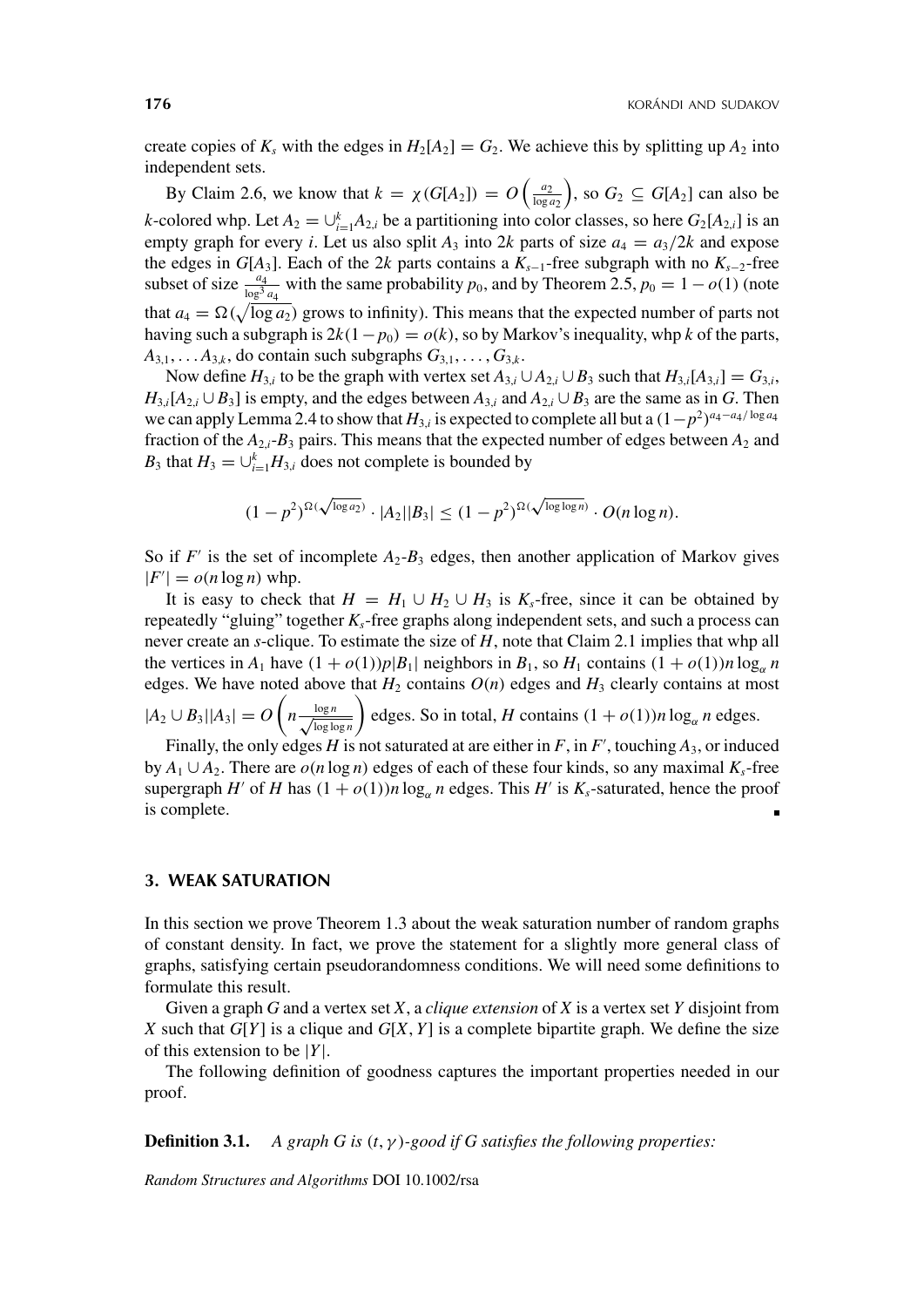- *P1. For any vertex set X of size x and any integer y such that*  $x, y \leq t$ *, G contains at least γ n disjoint clique extensions of X of size y.*
- *P2. For any two disjoint sets S and T of size at least*  $\gamma n/2$ *, there is a vertex*  $v \in T$  *and X* ⊆ *S of size t* − 1 *such that X* ∪ *v induces a clique in G.*

It is not hard to see that the Erdős-Rényi random graphs satisfy the properties:

**Claim 3.2.** Let  $0 < p < 1$  be a constant and let *t* be a fixed integer. Then there is a constant  $\gamma = \gamma(p, t) > 0$  such that whp  $G = G(n, p)$  is  $(t, \gamma)$ -good.

*Proof.* To prove property P1, fix  $x, y \leq t$  and a set *X* of size *x*, and split  $V - X$  into groups of *y* elements (with some leftover):  $V_1, \ldots, V_m$  where  $m = \left\lfloor \frac{n-x}{y} \right\rfloor$ . The probability that for some  $i \in [m]$ , all the pairs induced by  $V_i$  or connecting  $X$  and  $V_i$  are edges in  $G$  is  $\tilde{p} = p^{(\frac{y+x}{2})-(\frac{x}{2})}$ , which is a constant. Let  $B_{x,y}$  be the event that fewer than  $m\tilde{p}/2$  of the *V<sub>i</sub>* satisfy this. By Claim 2.1,  $P(B_{X,y}) \leq e^{-m\tilde{p}/8}$ .

Now set  $\gamma = p^{\binom{2t}{2}}/4t$ , then  $\gamma n \le m\tilde{p}/2$ , so if  $\mathcal{B}_{X,y}$  does not hold then there are at least *γn* different *V<sub>i</sub>*'s that we can choose to be the sets *Y<sub>i</sub>* we are looking for. On the other hand, there are only  $\sum_{x=0}^{t} \binom{n}{x}$  $\binom{n}{x} \leq t \binom{n}{t}$  $\binom{n}{t} \leq t \cdot e^{t \log n}$  choices for *X* and *t* choices for *y*, so

$$
\mathbf{P}(\cup_{X,y}\mathcal{B}_{X,y}) \leq t^2 \cdot e^{t \log n} \cdot e^{-\gamma n/4} = o(1),
$$

hence P1 is satisfied whp.

To prove property P2, notice that Theorem 2.5 implies that whp any induced subgraph of *G* on at least  $\frac{n}{\log^3 n}$  vertices contains a clique of size *t*.<sup>1</sup> Let us assume this is the case and fix *S* and *T*. Then if a vertex  $v \in T$  has at least  $\frac{n}{\log^3 n}$  neighbors in *S*, then the neighborhood contains a *t* − 1-clique in *G* that we can choose to be *X*. So if property P2 fails, then no such *v* can have  $\frac{n}{\log^3 n}$  neighbors in *S*.

The neighborhood of *v* in *S* is distributed as  $Bin(|S|, p)$ , so the probability that *v* has fewer than  $\frac{n}{\log^3 n} \le \frac{|S|}{\log^2 |S|}$  neighbors in S is at most  $(1-p)^{|S|-|S|/\log |S|} \le e^{-p|S|/2} \le e^{-p\gamma n/4}$  by Claim 2.1. These events are independent for the different vertices in *S*, so the probability that P2 fails for this particular choice of *S* and *T* is  $e^{-\Omega(n^2)}$ . But we can only fix *S* and *T* in 22*<sup>n</sup>* different ways, so whp P2 holds for *G*.

Now we are ready to prove the following result, which immediately implies Theorem 1.3.

**Theorem 3.3.** *Let G be (*2*s*, *γ )-good. Then*

$$
w\text{-}sat(G,K_s)=(s-2)n-\binom{s-1}{2}.
$$

*Proof.* To prove the lower bound on *w*-*sat*( $G$ , $K_s$ ), it is enough to show that  $G$  is weakly saturated in  $K_n$ . Indeed, if *H* is weakly saturated in *G* and *G* is weakly saturated in  $K_n$ , then *H* is weakly saturated in  $K_n$ : We can just add edges one-by-one to *H*, obtaining *G*, and then keep adding edges until we reach  $K_n$  in such a way that every added edge creates a new

<sup>&</sup>lt;sup>1</sup>We should point out that this statement is much weaker than Theorem 2.5 and can be easily proved directly using a simple union bound argument.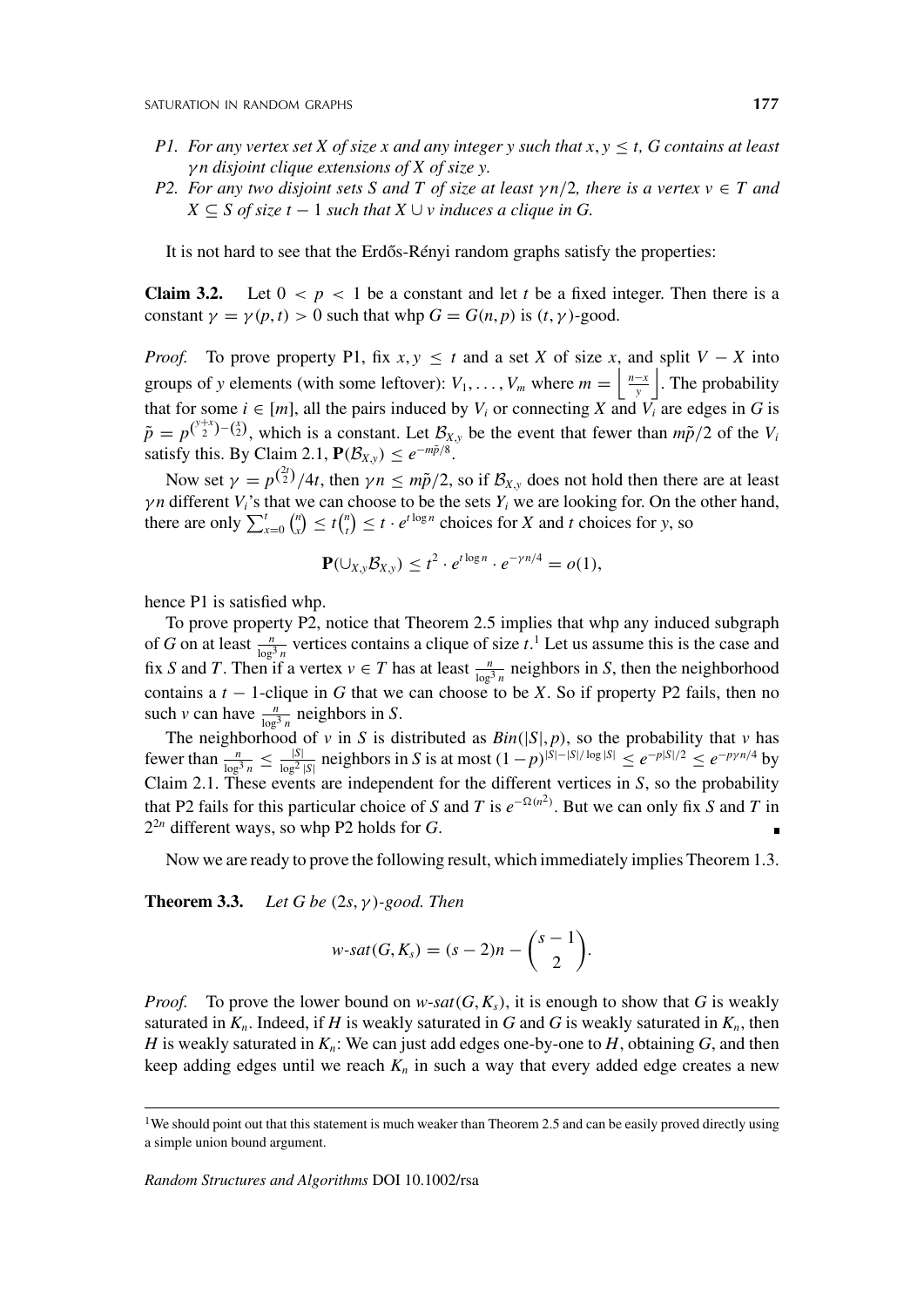

**Fig. 2.** Weak *K*4-saturation. Black edges are in *H*, gray edges are in *G* but not in *H*.

copy of  $K_s$ . But then Theorem 1.2 implies that *H* contains at least  $(s - 2)n - \binom{s-1}{2}$  $\binom{-1}{2}$  edges, which is what we want.

Actually, *G* is not only weakly, but strongly saturated in *Kn*: property P1 implies that for any vertex pair  $X = \{u, v\}$ , *G* contains a clique extension of *X* of size  $s - 2$ . But then adding the edge *uv* to this subgraph creates the copy of  $K<sub>s</sub>$  that we were looking for.

Let us now look at the upper bound on  $w$ -*sat*( $G$ , $K_s$ ) (see Fig. 2). Fix a set  $C$  of  $s - 2$ vertices that induces a complete graph (such a *C* exists by property P1, as it is merely a clique extension of Ø of size  $s - 2$ ). Our saturated graph *H* will consist of *G*[*C*], plus  $s - 2$ edges for each vertex  $v \in V - C$ , giving a total of  $\binom{s-2}{2}$  $\binom{z}{2} + (s-2)(n-s+2) = (s-2)n - \binom{s-1}{2}$  $\binom{-1}{2}$ edges. We build *H* in steps.

Let *V'* be the set of vertices  $v \in V - C$  adjacent to all of *C*. We start our construction with the graph  $H_0 \subseteq G$  on vertex set  $V_0 = C \cup V'$  that contains all the edges touching *C*.

Once we have defined  $H_{i-1}$  on  $V_{i-1}$ , we pick an arbitrary vertex  $v_i \in V - V_{i-1}$ , and choose a set  $C_i \subseteq V_{i-1}$  of  $s - 2$  vertices that induces a clique in *G* with  $v_i$ . Again, we can find such a  $C_i$  as a clique extension of  $v_i \cup C$ . By the definition of V', this  $C_i$  will lie in V'. Then we set  $V_i = V_{i-1} \cup v_i$  and define  $H_i$  to be the graph on  $V_i$  that is the union of  $H_{i-1}$  and the  $s-2$ edges connecting  $v_i$  to  $C_i$ . Repeating this, we eventually end up with some graph  $H = H_i$ on  $V = V_l$  that has  $\binom{n}{2}$  $\binom{n}{2} - \binom{n-s+2}{2}$  $\binom{s+2}{2}$  edges. We claim it is saturated.

We really prove a bit more: we show, by induction, that  $H_i$  is weakly  $K_s$ -saturated in  $G[V_i]$  for every *i*. This is clearly true for  $i = 0$ : any edge of  $G[V_0]$  not contained in  $H_0$  is induced by *V* , and forms an *s*-clique with *C*.

Now assume the statement holds for  $i - 1$ . We want to show that we can add all the remaining edges in  $G_i = G[V_i]$  to  $H_i$  one-by-one, each time creating a  $K_s$ . By induction, we can add all the edges in *Gi*−1, so we may assume they are already there. Then the only missing edges are the ones touching *vi*.

If  $v \in V_i$  is a clique extension of  $C_i \cup v_i$  then adding  $vv_i$  creates a  $K_s$ , so we can add this edge to the graph. Property P1 applied to  $C \cup C_i \cup v_i$  to find clique extensions of size 1 shows that there are at least  $\gamma n$  such vertices in  $V' \subseteq V_i$ . Let *N* be the new neighborhood of  $v_i$  after these additions, then  $|N| \ge \gamma n$ .

Now an edge  $vv_i$  can also be added if  $v \cup C'$  induces a complete subgraph in *G*, where *C* is any *s* − 2-clique in *Gi*[*N*]. Let us repeatedly add the available edges (updating *N* with every addition). We claim that all the missing edges will be added eventually.

Suppose not, i.e., some of the edges in  $G_i$  touching  $v_i$  cannot be added using this procedure. There cannot be more than *γ n/*2 of them, as that would contradict property P2 with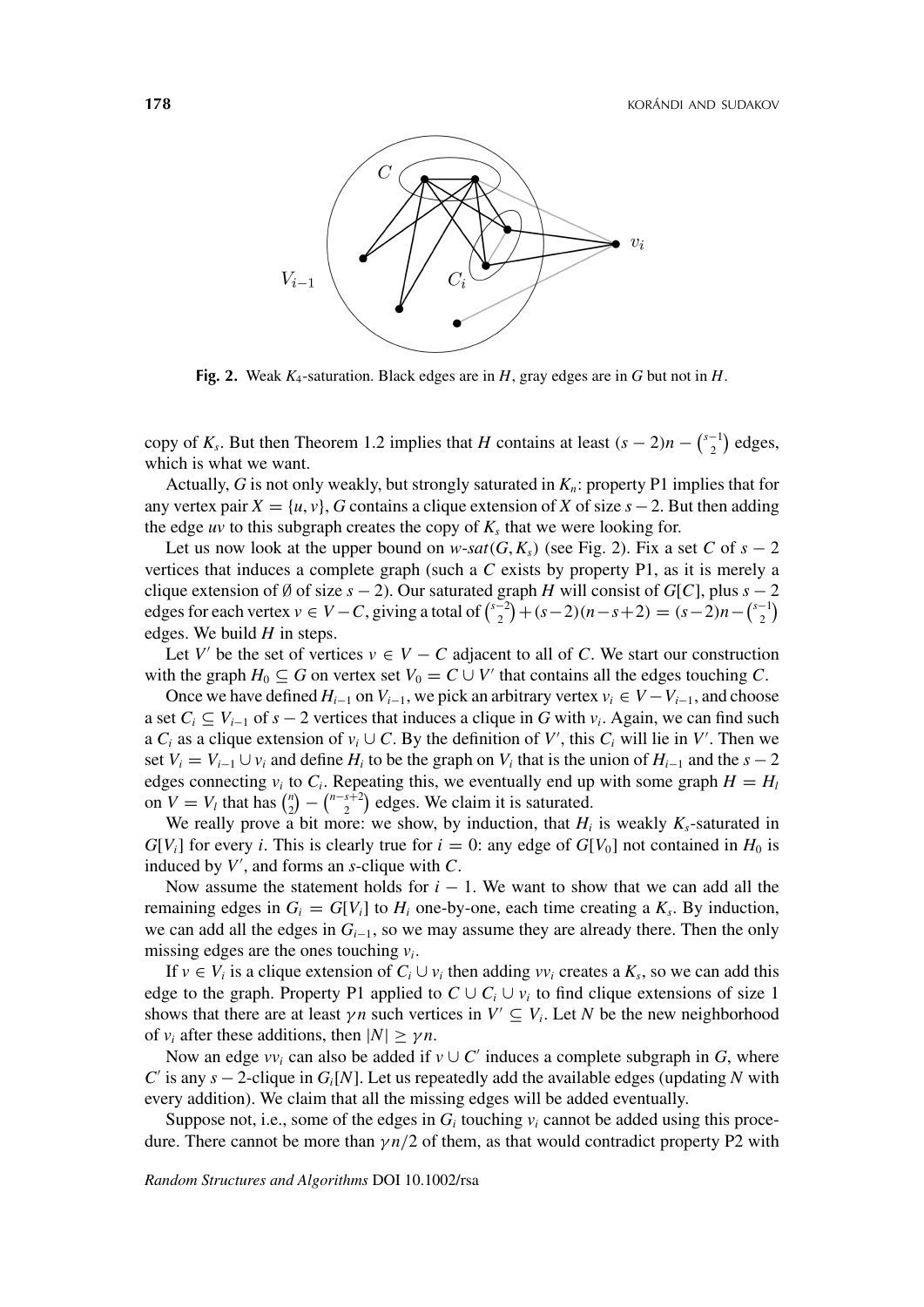$S = N$  and *T* being the remaining neighbors of  $v_i$  in  $V_i$ . But then take one such edge,  $vv_i$ , and apply property P1 to  $C \cup \{v, v_i\}$ . It shows that there are  $\gamma n$  disjoint clique extensions of size  $s - 2$ , that is,  $\gamma n$  disjoint  $s - 2$ -sets in *V'* that form *s*-cliques with  $\{v, v_i\}$ .

But at most  $\gamma n/2$  of these cliques touch a missing edge other than  $vv_i$ , so there is a C' among them that would have been a good choice for *v*. This contradiction establishes our claim and finishes the proof of the theorem.

## **4. CONCLUDING REMARKS**

Many of the saturation results also generalize to hypergraphs. For example, Bollobás [4] and Alon [1] proved that  $sat(K_n^r, K_s^r) = w\text{-}sat(K_n^r, K_s^r) = \binom{n}{r}$  $\binom{n}{r}$  –  $\binom{n-s+r}{r}$  $\binom{s+r}{r}$ , where  $K_t^r$  denotes the complete *r*-uniform hypergraph on *t* vertices. It would therefore be very interesting to see how saturation behaves in  $G^{r}(n, p)$ , the random *r*-uniform hypergraph.

With some extra ideas, our proofs can be adapted to give tight results about  $K_{r+1}^r$ -saturated hypergraphs, but the general  $K_s^r$ -saturated case appears to be more difficult. It is possible, however, that our methods can be pushed further to solve these questions, and we plan to return to the problem at a later occasion.

Another interesting direction is to study the saturation problem for non-constant probability ranges. For example, Theorem 1.1 about strong saturation can be extended to the range  $\frac{1}{\log^{e(s)} n} \le p \le 1 - \frac{1}{o(n)}$  in a fairly straightforward manner. With a bit of extra work, the case of  $K_3$ -saturation can be further extended to  $n^{-1/2} \ll p \ll 1$ , where one can prove  $sat(G(n, p), K_3) = (1 + o(1)) \frac{n}{p} \log np^2$  as sketched below.

With  $p = o(1)$ , the upper bound construction can be simplified: Let  $G_0 \subseteq G(n, p)$  contain all edges between a set *A* of  $(1 + o(1)) \frac{1}{p^2} \log np^2$  vertices and *V* − *A*. Then *G*<sub>0</sub> will whp complete all but  $O(n/p)$  edges of  $G(n, p)$ , so it can be extended to a  $K_3$ -saturated subgraph of the desired size. The matching lower bound can be proved along the lines of Theorem 2.2, with a more careful analysis and an extra argument showing that the edges induced by *B* cannot complete many more than  $\frac{n}{p} \log^2 n$  edges.

On the other hand, note that for  $p \ll n^{-1/2}$  there are much fewer triangles in  $G(n, p)$  than edges, so any saturated graph must contain almost all the edges, i.e.,  $sat(G(n, p), K_3)$  =  $(1 + o(1))\binom{n}{2}$  $\binom{n}{2}p$ . This gives us a fairly good understanding of  $K_3$ -saturation in the random setting.

However, *Ks*-saturation in general appears to be more difficult in sparse random graphs. In particular, when p is much smaller than  $\frac{1}{\log n}$ , the set A in our construction becomes too sparse to apply Theorem 2.5 on it. This suggests that here the saturation numbers might depend more on *s*.

It is also not difficult to extend our weak saturation result, Theorem 1.3, to the range  $n^{-\varepsilon(s)} \leq p \leq 1$ . A next step could be to obtain results for smaller values of *p*, in particular, it would be nice to determine the exact probability range where the weak saturation number is  $(s-2)n - \binom{s-1}{2}$  $\binom{1}{2}$ . Note that our lower bound holds as long as  $G(n, p)$  is weakly  $K_s$ -saturated in *Kn*. This problem was studied by Balogh, Bollobás and Morris [2], who showed that the probability threshold for  $G(n, p)$  to be weakly  $K_s$ -saturated is around  $p \approx n^{-1/\lambda(s)}$  polylog *n*, where  $\lambda(s) = \frac{\binom{s}{2}-2}{s-2}$ . It might be possible that *w*-*sat*(*G*(*n*, *p*), *K<sub>s</sub>*) changes its behavior at the same threshold.

*F*-saturation in the complete graph has been studied for various different graphs *F* (see [10] for references). For example, Kászonyi and Tuza [18] showed that for any fixed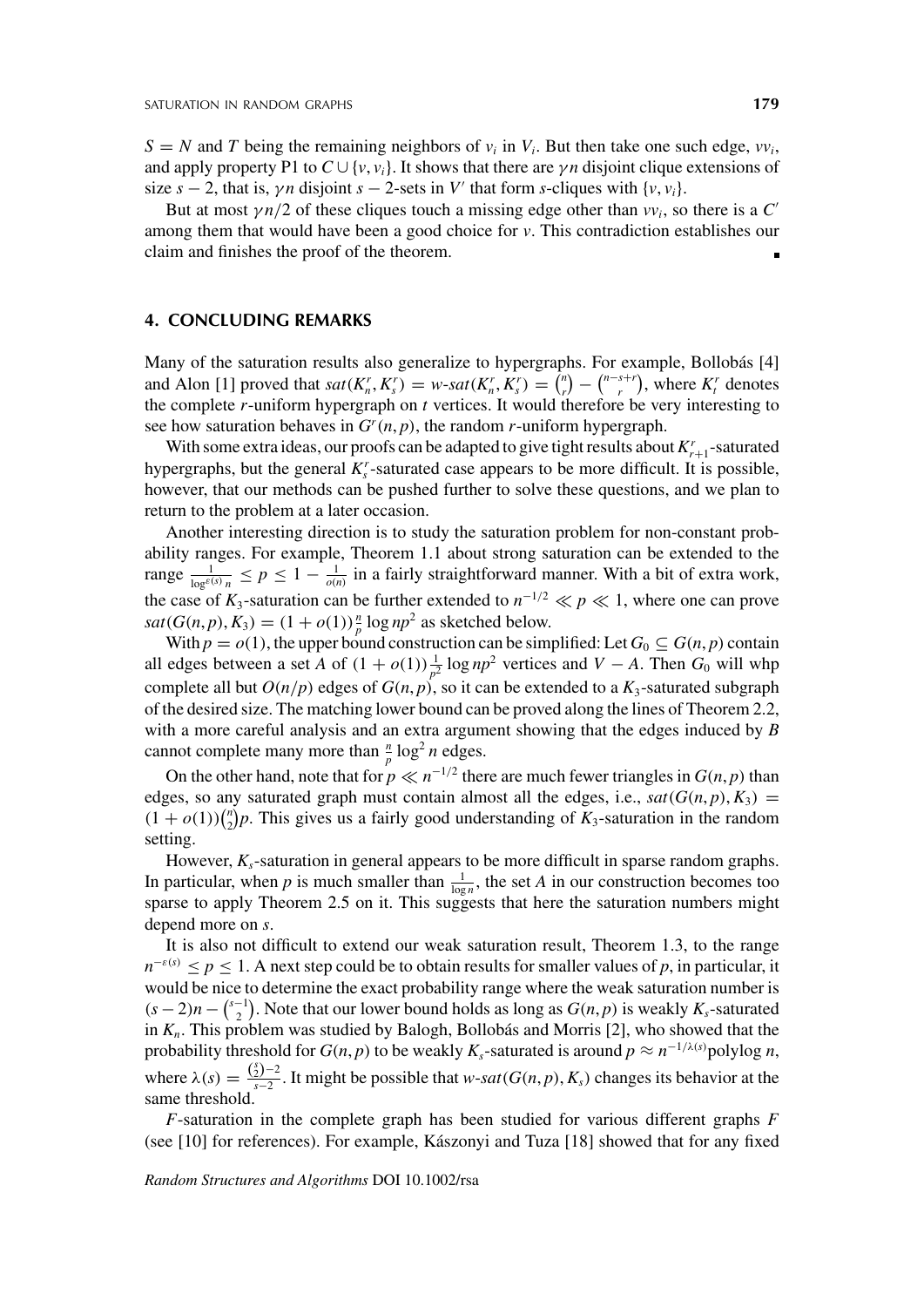(connected) graph *F* on at least 3 vertices,  $sat(n, F)$  is linear in *n*. As we have seen, this is not true in  $G(n, p)$ . However, analogous results in random host graphs could be of some interest.

## **ACKNOWLEDGMENTS**

We would like to thank Choongbum Lee and Matthew Kwan for stimulating discussions on the topic of this paper.

## **REFERENCES**

- [1] N. Alon, An extremal problem for sets with applications to graph theory, J Combin Theory Ser A 40 (1985), 82–89.
- [2] J. Balogh, B. Bollobás, and R. Morris, Graph bootstrap percolation, Random Struct Algorithms 41 (2011), 413–440.
- [3] J. Balogh, R. Morris, and W. Samotij, Independent sets in hypergraphs, J Am Math Soc 28 (2015), 669–709.
- [4] B. Bollobás, On generalized graphs, Acta Math Acad Sci Hungar 16 (1965), 447–452.
- [5] B. Bollobás, On a conjecture of Erdős, Hajnal and Moon, Am Math Monthly 74 (1967), 178–179.
- [6] B. Bollobás, Weakly *k*-saturated graphs, Beiträge zur Graphentheorie (Kolloquium, Manebach, 1967), Teubner, Leipzig, 1968, pp. 25–31.
- [7] S. Choi and P. Guan, Minimum critical squarefree subgraph of a hypercube, In Proceedings of the Thirty-Ninth Southeastern International Conference on Combinatorics, Graph Theory and Computing, Congressus Numerantium, Boca Raton, FL, 189, 2008, pp. 57–64.
- [8] D. Conlon and W. T. Gowers, Combinatorial theorems in sparse random sets, Ann Math 184 (2016), 367–454.
- [9] P. Erdős, A. Hajnal, and J. W. Moon, A problem in graph theory, Am Math Monthly 71 (1964), 1107–1110.
- [10] J. Faudree, R. Faudree, and J. R. Schmitt, A survey of minimum saturated graphs and hypergraphs, Electron J Combin (2011), DS 19.
- [11] M. Ferrara, M. S. Jacobson, F. Pfender, and P. S. Wenger, Graph saturation in multipartite graphs, J Combin 19 (2016), 1–19.
- [12] P. Frankl, An extremal problem for two families of sets, Eur J Combin 2 (1982), 125–127.
- [13] W. Gan, D. Korándi, and B. Sudakov, *Ks*,*<sup>t</sup>*-saturated bipartite graphs, Eur J Combin 45 (2015), 12–20.
- [14] S. Janson, T. Łuczak, and A. Ruciński, Random graphs, Wiley, New York, 2000.
- [15] R. Johnson and T. Pinto, Saturated subgraphs of the hypercube, to appear in Combinatorics, Probability and Computing.
- [16] G. Kalai, Weakly saturated graphs are rigid, Ann Discrete Math 20 (1984), 189–190.
- [17] G. Kalai, Hyperconnectivity of graphs, Graphs Combin 1 (1985), 65–79.
- [18] L. Kászonyi and Z. Tuza, Saturated graphs with minimal number of edges, J Graph Theory 10 (1986), 203–210.
- [19] Y. Kohayakawa, V. Rödl, and M. Schacht, The Turán theorem for random graphs, Combin Probab Comput 13 (2004), 61–91.